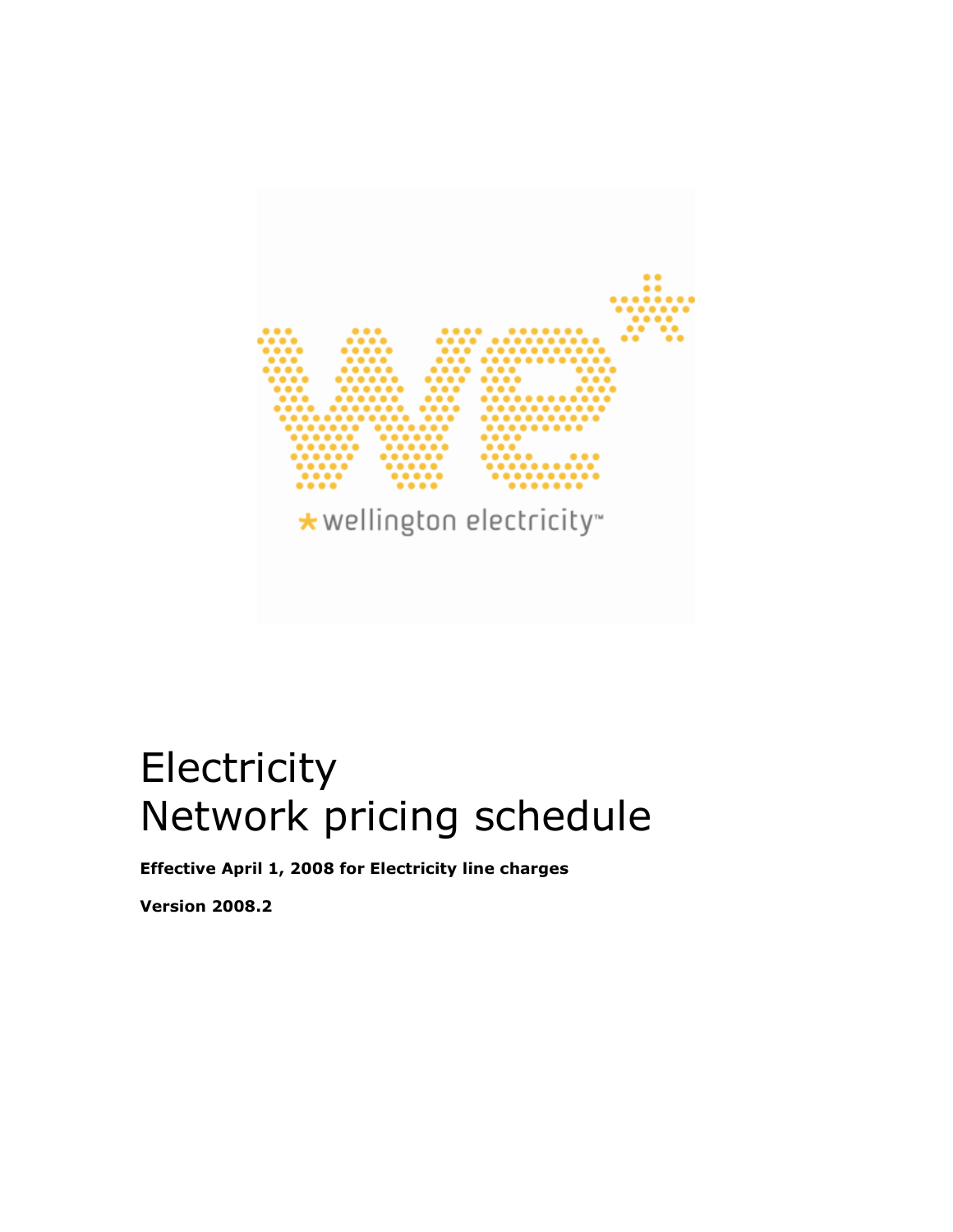

# Contents

| Section 1:    |                                                   |  |
|---------------|---------------------------------------------------|--|
| 1.1           |                                                   |  |
| Section 2:    |                                                   |  |
| 2.1           |                                                   |  |
| 2.1.1         |                                                   |  |
| 2.1.2         |                                                   |  |
| 2.1.3         |                                                   |  |
| 2.1.4         |                                                   |  |
| 2.1.5         |                                                   |  |
| 2.1.6         |                                                   |  |
| 2.1.7         |                                                   |  |
| 2.1.8         |                                                   |  |
| 2.1.9         |                                                   |  |
| 2.1.10        |                                                   |  |
| 2.1.11        |                                                   |  |
| 2.1.11.1      |                                                   |  |
| 2.1.11.2      |                                                   |  |
| 2.1.12        |                                                   |  |
| $2.2^{\circ}$ |                                                   |  |
| 2.2.1         |                                                   |  |
| 2.2.2         |                                                   |  |
| 2.2.3         |                                                   |  |
| $2.3 -$       |                                                   |  |
| 2.3.1         |                                                   |  |
| 2.3.2         |                                                   |  |
| 2.3.3         |                                                   |  |
|               |                                                   |  |
| 2.3.4         |                                                   |  |
| 2.3.5         |                                                   |  |
| 2.3.6         |                                                   |  |
| 2.4           |                                                   |  |
| 2.4.1         |                                                   |  |
| 2.4.2         |                                                   |  |
| 2.4.3         |                                                   |  |
| 2.4.4         |                                                   |  |
| 2.4.5         |                                                   |  |
| 2.5           |                                                   |  |
| 2.6           |                                                   |  |
| 2.6.1         |                                                   |  |
| 2.6.2         |                                                   |  |
| 2.6.3         |                                                   |  |
| 2.6.3.1       |                                                   |  |
| 2.7           |                                                   |  |
| 2.8           |                                                   |  |
| 2.8.1         | Residential Service Areas - Wellington Network 18 |  |
| 2.8.2         | Commercial Service Areas - Wellington Network  19 |  |
|               |                                                   |  |
| 2.8.3         |                                                   |  |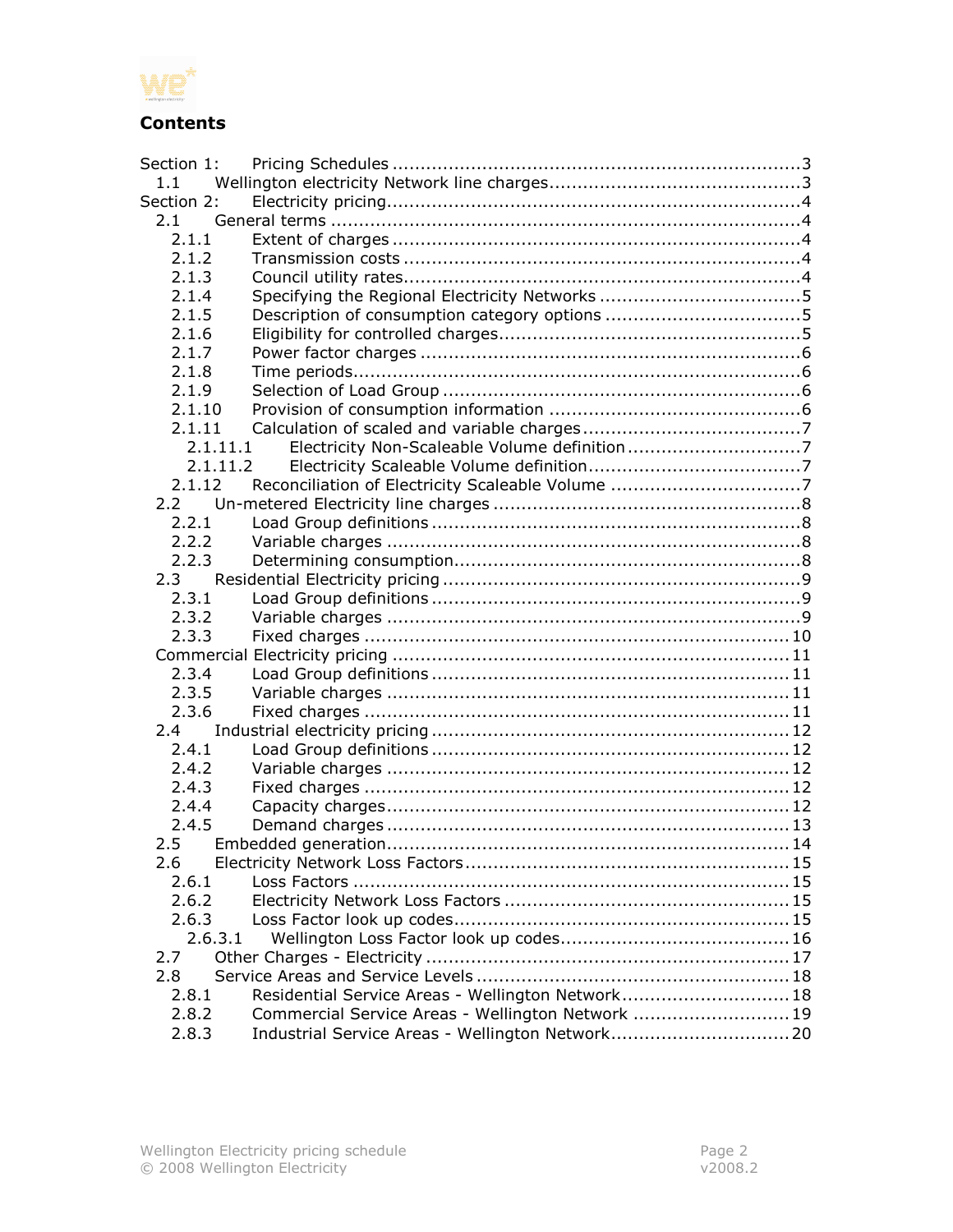

## Section 1: PRICING SCHEDULES

#### 1.1 WELLINGTON ELECTRICITY NETWORK LINE CHARGES

#### WELLINGTON LINE CHARGES, EFFECTIVE 1 APRIL 2008

|                         |                               | <b>WELLINGTON LINE CHARGES, EFFECTIVE 1 APRIL 2008</b> |                        | This price table is to be read in conjunction with Module 15 v2008.1, which includes a full description of charges and how they are applied. |                            |                  |
|-------------------------|-------------------------------|--------------------------------------------------------|------------------------|----------------------------------------------------------------------------------------------------------------------------------------------|----------------------------|------------------|
| Un-metered              |                               |                                                        |                        |                                                                                                                                              |                            |                  |
| Region                  | Load Group                    | Consumption Code                                       | Code                   | Description                                                                                                                                  | <b>Units</b>               | Charge           |
| G                       | G001                          | <b>FIXD</b>                                            | G001-FIXD              | Non street lighting, <1kVA, fixed charge                                                                                                     | \$/day                     | 0.0285           |
| G                       | G001                          | 24UC                                                   | G001-24UC              | Non street lighting, <1kVA, variable charge                                                                                                  | \$/kWh                     | 0.1146           |
| G                       | G002                          | <b>FIXD</b>                                            | G002-FIXD              | Street lighting, <1kVA, fixed charge                                                                                                         | \$/day                     | 0.0285           |
| G                       | G002                          | 24UC                                                   | G002-24UC              | Street lighting, <1kVA, variable charge                                                                                                      | \$/kWh                     | 0.1146           |
|                         |                               |                                                        |                        |                                                                                                                                              |                            |                  |
| Residential             |                               |                                                        |                        |                                                                                                                                              |                            |                  |
| Region                  | Load Group                    | Consumption Code                                       | Code                   | Description                                                                                                                                  | Units                      | Charge           |
| G                       | G100                          | <b>FIXD</b>                                            | G100-FIXD              | Single meter without control, fixed charge                                                                                                   | \$/day                     | 0.1500           |
| $\overline{G}$          | G100                          | <b>24UC</b>                                            | G100-24UC              | Single meter without control, uncontrolled charge                                                                                            | \$/kWh                     | 0.0824           |
| G                       | G100                          | <b>NITE</b>                                            | G100-NITE              | Single meter without control, night charge                                                                                                   | \$/kWh                     | 0.0140           |
| $\frac{1}{2}$           | G101                          | <b>FIXD</b>                                            | G101-FIXD              | Dual meter with control, fixed charge                                                                                                        | \$/day                     | 0.1500           |
|                         | G101                          | 24UC                                                   | G101-24UC              | Dual meter with control, uncontrolled charge                                                                                                 | \$/kWh                     | 0.0824           |
|                         | G101                          | CTRL                                                   | G101-CTRL              | Dual meter with control, controlled charge                                                                                                   | \$/kWh                     | 0.0386           |
| $\overline{G}$          | G101                          | <b>NITE</b>                                            | G101-NITE              | Dual meter with control, night charge                                                                                                        | \$/kWh                     | 0.0140           |
| $\frac{1}{2}$           | G102                          | <b>FIXD</b>                                            | G102-FIXD              | Single meter with control, controlled, fixed charge                                                                                          | \$/day                     | 0.1500           |
|                         | G102                          | <b>AICO</b>                                            | G102-AICO              | Single meter with control, all inclusive charge                                                                                              | \$/kWh                     | 0.0649           |
|                         | G102                          | <b>NITE</b>                                            | G102-NITE              | Single meter with control, night charge                                                                                                      | \$/kWh                     | 0.0140           |
| G                       | G103                          | <b>FIXD</b>                                            | G103-FIXD              | 3 phase residential, fixed charge                                                                                                            | \$/day                     | 0.1500           |
| G                       | G103                          | 24UC                                                   | G103-24UC              | 3 phase residential, variable charge                                                                                                         | \$/kWh                     | 0.0834           |
|                         | Low voltage connection        |                                                        |                        |                                                                                                                                              |                            |                  |
| Region                  | Load Group                    | Consumption Code                                       | Code                   | Description                                                                                                                                  | Units                      | Charge           |
| G                       | GV02                          | <b>FIXD</b>                                            | GV02-FIXD              | <=15kVA, fixed charge                                                                                                                        | \$/day                     | 0.4209           |
| $\overline{\mathsf{G}}$ | GV02                          | 24UC                                                   | GV02-24UC              | <=15kVA, variable charge                                                                                                                     | \$/kWh                     | 0.0484           |
| G                       | GV07                          | <b>FIXD</b>                                            | GV07-FIXD              | >15kVA and <= 69kVA, fixed charge                                                                                                            | \$/day                     | 1.0413           |
| G                       | GV07                          | <b>24UC</b>                                            | GV07-24UC              | >15kVA and <=69kVA, variable charge                                                                                                          | \$/kWh                     | 0.0336           |
|                         | GV14                          | <b>FIXD</b>                                            | GV14-FIXD              | >69kVA and <=138kVA, fixed charge                                                                                                            | \$/day                     | 5.8994           |
|                         | GV14                          | 24UC                                                   | GV14-24UC              | >69kVA and <=138kVA, variable charge                                                                                                         | \$/kWh                     | 0.0397           |
| $\frac{1}{2}$           | GV30                          | <b>FIXD</b>                                            | GV30-FIXD              | >138kVA and <=300kVA, fixed charge                                                                                                           | \$/day                     | 8.4037           |
| $\overline{\mathsf{G}}$ | GV30                          | 24UC                                                   | GV30-24UC              | >138kVA and <=300kVA, variable charge                                                                                                        | \$/kWh                     | 0.0165           |
| G                       | GV99                          | <b>FIXD</b>                                            | GV99-FIXD              | >300kVA, TOU, fixed charge                                                                                                                   | \$/day                     | 21.1905          |
| G                       | GV99                          | <b>24UC</b>                                            | GV99-24UC              | >300kVA, TOU, variable charge                                                                                                                | \$/kWh                     | 0.0074           |
| G                       | GV99                          | DAMD                                                   | GV99-DAMD              | >300kVA, TOU, demand charge                                                                                                                  | \$/kVA/month               | 6.5243           |
|                         | <b>Transformer connection</b> |                                                        |                        |                                                                                                                                              |                            |                  |
| Region                  | Load Group                    | Consumption Code                                       | Code                   | Description                                                                                                                                  | Units                      | Charge           |
|                         |                               |                                                        |                        |                                                                                                                                              |                            |                  |
| G                       | GX02                          | <b>FIXD</b>                                            | GXD2-FIXD              | <=15kVA, fixed charge                                                                                                                        | \$/day                     | 0.3827           |
| $\frac{1}{2}$           | GX02                          | <b>24UC</b>                                            | GXD2-24UC              | <=15kVA, variable charge                                                                                                                     | \$/kWh                     | 0.0440           |
|                         | GX07                          | <b>FIXD</b>                                            | GXD7-FIXD              | >15kVA and <=69kVA, fixed charge                                                                                                             | \$/day                     | 0.9466           |
| $\overline{G}$          | GX07                          | 24UC                                                   | GXD7-24UC              | >15kVA and <=69kVA, variable charge                                                                                                          | \$/kWh                     | 0.0306           |
| $\frac{1}{10}$          | GX14                          | <b>FIXD</b>                                            | GX14-FIXD              | >69kVA and <=138kVA, fixed charge                                                                                                            | \$/day                     | 5.3631           |
| ্য                      | GX14<br>GX30                  | 24UC<br><b>FIXD</b>                                    | GX14-24UC<br>GX30-FIXD | >69kVA and <=138kVA, variable charge                                                                                                         | \$/kWh                     | 0.0361<br>7.6397 |
| $\overline{G}$          |                               | <b>24UC</b>                                            |                        | >138kVA and <=300kVA, fixed charge                                                                                                           | \$/day                     | 0.0150           |
| G                       | GX30                          | <b>FIXD</b>                                            | GX30-24UC              | >138kVA and <=300kVA, variable charge                                                                                                        | \$/kWh                     | 16.4835          |
|                         | GX99<br>GX99                  | 24UC                                                   | GX99-FIXD<br>GX99-24UC | >300kVA, TOU, fixed charge                                                                                                                   | \$/day<br>\$/kWh           | 0.0058           |
| $\overline{G}$          | GX99                          | CAPY                                                   | GX99-CAPY              | 300kVA, TOU, variable charge                                                                                                                 |                            | 0.0137           |
| $\overline{G}$<br>G     | GX99                          | DAMD                                                   | GX99-DAMD              | >300kVA, TOU, capacity charge<br>>300kVA, TOU, demand charge                                                                                 | \$/kVA/day<br>\$/kVA/month | 5.3476           |
|                         |                               |                                                        |                        |                                                                                                                                              |                            |                  |
| Industrial              |                               |                                                        |                        |                                                                                                                                              |                            |                  |
| Region                  | Load Group                    | Consumption Code                                       | Code                   | Description                                                                                                                                  | Units                      | Charge           |
| G                       | GC60                          | <b>FIXD</b>                                            | GC60-FIXD              | >1500kVA connection, in CBD/Industrial service area, fixed charge                                                                            | \$/day                     | 0.0366           |
| $\overline{G}$          | GC60                          | 24UC                                                   | GC60-24UC              | >1500kVA connection, in CBD/Industrial service area, variable charge                                                                         | \$/kWh                     | 0.0011           |
| G                       | GC60                          | CAPY                                                   | GC60-CAPY              | >1500kVA connection, in CBD/Industrial service area, capacity charge                                                                         | \$/kVA/day                 | 0.0238           |
|                         | GC60                          | <b>DOPC</b>                                            | GC60-DOPC              | >1500kVA connection, in CBD/Industrial service area, on-peak demand charge  \$/kW/month                                                      |                            | 9.4624           |
| $rac{G}{G}$             | GC60                          | FwrF                                                   | GC60-PWRF              | >1500kVA connection, in CBD/Industrial service area, power factor charge                                                                     | \$/kVAr/month              | 7.0000           |
| ढ                       | GU60                          | <b>FIXD</b>                                            | GU60-FIXD              | >1500kVA connection, in urban service area, fixed charge                                                                                     | \$/day                     | 0.0366           |
| $\overline{G}$          | GU60                          | 24UC                                                   | GU60-24UC              | >1500kVA connection, in urban service area, variable charge                                                                                  | \$/kWh                     | 0.0011           |
| $\overline{G}$          | GU60                          | CAPY                                                   | GU60-CAPY              | >1500kVA connection, in urban service area, capacity charge                                                                                  | \$/kVA/day                 | 0.0238           |
| G                       | GU60                          | DOPC                                                   | GU60-DOPC              | >1500kVA connection, in urban service area, on-peak demand charge                                                                            | \$/kW/month                | 9.8525           |
| $\overline{G}$          | GU60                          | PWRF                                                   | GU60-PWRF              | >1500kVA connection, in urban service area, power factor charge                                                                              | \$/kVAr/month              | 7.0000           |
| G                       | <b>GR60</b>                   | <b>FIXD</b>                                            | GR60-FIXD              | >1500kVA connection, in rural service area, fixed charge                                                                                     | \$/day                     | 0.0366           |
| $\overline{G}$          | <b>GR60</b>                   | 24UC                                                   | GR60-24UC              | >1500kVA connection, in rural service area, variable charge                                                                                  | \$/kWh                     | 0.0011           |
| $\Omega$                | GR60                          | CAPY                                                   | GR60-CAPY              | >1500kVA connection, in rural service area, capacity charge                                                                                  | \$/kVA/day                 | 0.0238           |
| $rac{G}{G}$             | <b>GR60</b>                   | <b>DOPC</b>                                            | GR60-DOPC              | >1500kVA connection, in rural service area, on-peak demand charge                                                                            | \$/kW/month                | 11.8731          |
|                         | GR60                          | PWRF                                                   | GR60-PWRF              | >1500kVA connection, in rural service area, power factor charge                                                                              | \$/kVAr/month              | 7.0000           |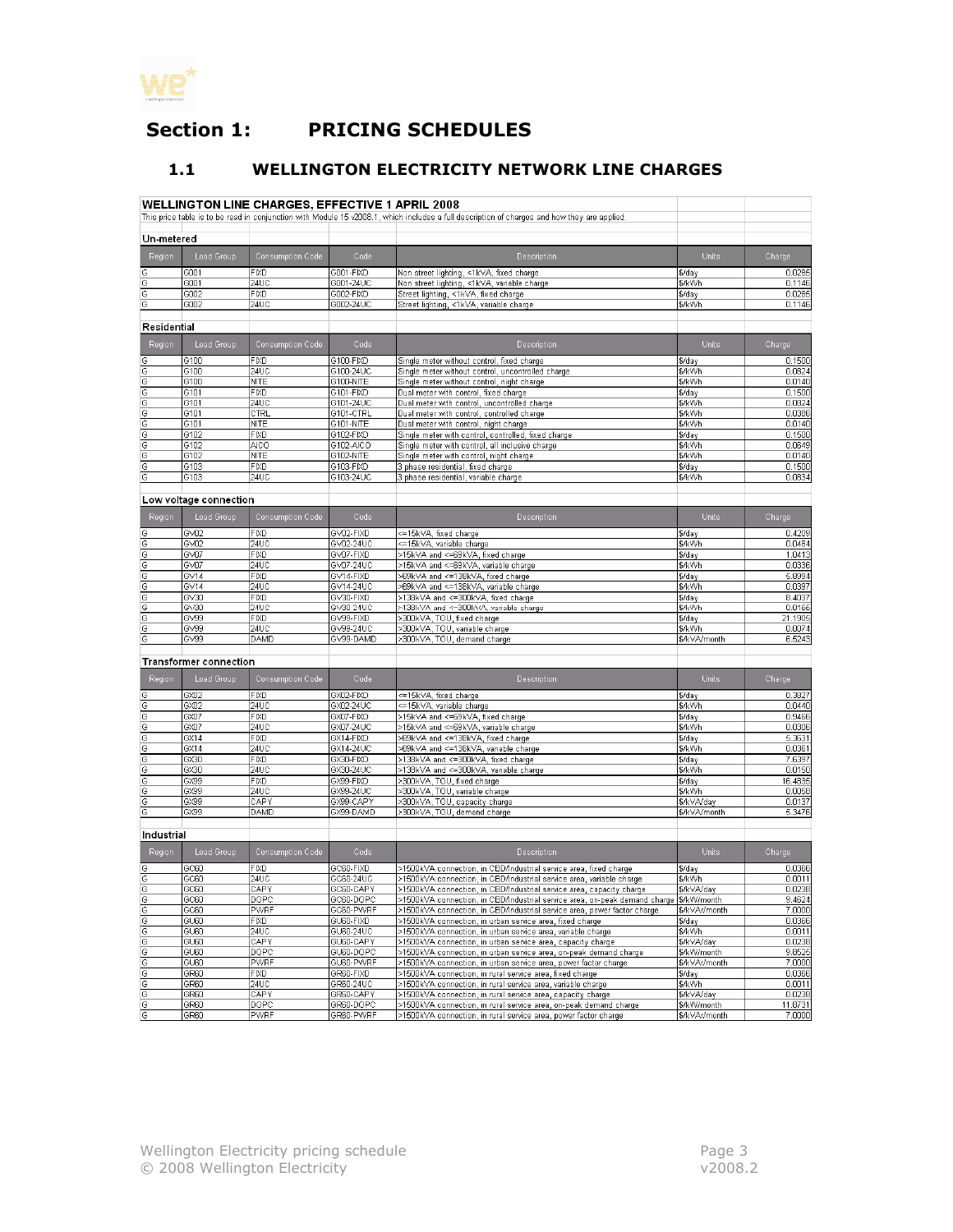

## Section 2: ELECTRICITY PRICING

The Distributor's standard Electricity Network line charges are designed to cover the cost of transporting Electricity over the Electricity Network to End-Consumer's homes and businesses.

See section 1.1 for line charges applicable to the Wellington Electricity Network.

#### 2.1 GENERAL TERMS

- (a) For full details of the conditions of connection to and conveyance across the Distributor's Electricity Network(s), please refer to the "Use of Network Agreement".
- (b) Load Group has the same meaning as End-Consumer Load Group.
- (c) Times stated in this module are New Zealand Daylight Time unless otherwise specified

#### 2.1.1 Extent of charges

- (a) All charges exclude the provision of Metering Equipment or Load Management equipment which is located at the Point of Connection to the Electricity Network.
- (b) All charges exclude the cost of the End-Consumer Fittings.
- (c) All charges are exclusive of Goods and Services Tax (GST).

#### 2.1.2 Transmission costs

- (a) All charges exclude loss constraint excess payments (loss rental rebates) and ancillary service charges. The Distributor will distribute (or invoice as the case may be) these amounts to Retailers. The amounts will be distributed or charged to Retailers in proportion to their share of the kWh volumes reconciled each month from each Regional Network.
- (b) The Distributor will charge a transmission administration fee of \$13,875 per month. The fee will be allocated to Retailers in proportion to their share of the kWh volumes reconciled each month from each Regional Network.

#### 2.1.3 Council utility rates

- (a) Local Council rates levied on the Distributor are passed on in the form of a council utility charge. The council utility charge is a fixed charge per ICP or any other Point of Connection (including un-metered connections such as street lights) in the respective rateable pricing region.
- (b) For Wellington the council utility charge is 0.0299 \$/day. Where possible the council utility charge is incorporated into the fixed \$/day charges for each Load Group as outlined in section 2.1.5.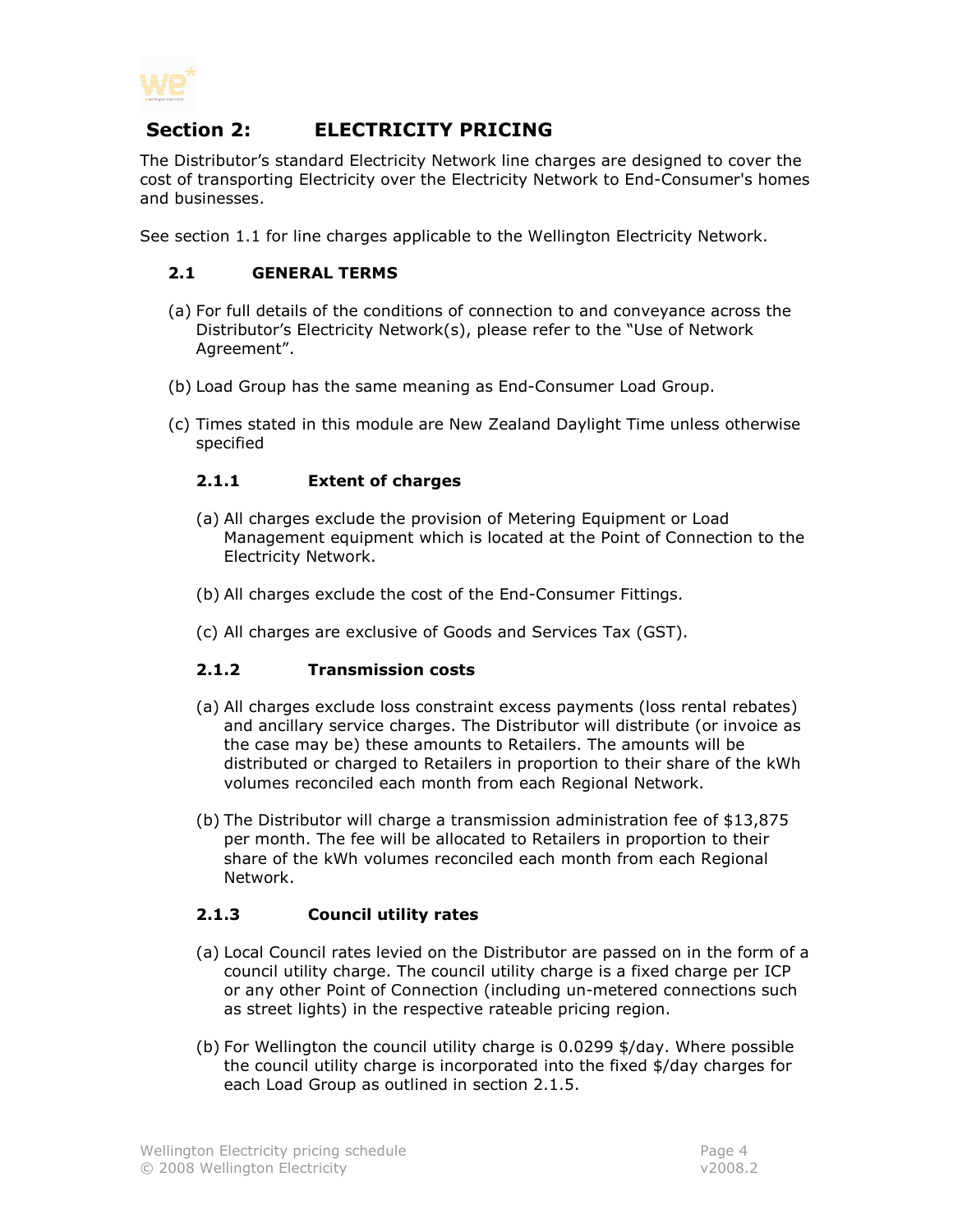

#### 2.1.4 Specifying the Regional Electricity Networks

The Regional Electricity Network that End-Consumers are supplied from is determined by the relevant Injection Point. The Injection Points and the corresponding Regional Electricity Network are shown in the table below;

| <b>Regional Electricity</b><br><b>Network</b> | <b>Central</b><br><b>Regional</b><br><b>Network</b> |  |
|-----------------------------------------------|-----------------------------------------------------|--|
| <b>Pricing region</b>                         | Wellington                                          |  |
| Transpower                                    | Haywards                                            |  |
| transmission system:                          | Melling                                             |  |
| <b>Injection Points</b>                       | Gracefield                                          |  |
|                                               | <b>Upper Hutt</b>                                   |  |
|                                               | Takapu Rd                                           |  |
|                                               | Pauatahanui                                         |  |
|                                               | Wilton                                              |  |
|                                               | <b>Central Park</b>                                 |  |
|                                               | Kaiwharawhara                                       |  |

#### 2.1.5 Description of consumption category options

Various pricing options are available for different meter configurations within Load Groups. The following options are used within the pricing schedules (not all options are available in all Load Groups);

| <b>Consumption</b><br>category | <b>Consumption</b><br>code | <b>Details</b>                                                                                                                                                                                                                         |
|--------------------------------|----------------------------|----------------------------------------------------------------------------------------------------------------------------------------------------------------------------------------------------------------------------------------|
| Controlled                     | <b>CTRL</b>                | Can be controlled at any time for a maximum of 5 hours in<br>any 24 hour period. Only available to load permanently wired<br>to a separate meter (refer to 2.1.6 for eligibility for<br>controlled charges).                           |
| All inclusive<br>controlled    | <b>AICO</b>                | A 24 hour supply with associated appliances that can be<br>controlled at any time for a maximum of 5 hours in any 24<br>hour period. Any storage water or space heating on this<br>charge must be controlled - refer to section 2.1.6. |
| Night supply<br>only           | <b>NITE</b>                | Controlled option with power between the hours 11pm -<br>7am, plus a minimum "boost period" of one hour generally<br>between 1pm and 3.30pm. This charge is only available<br>where the load is permanently wired to a separate meter. |
| 24 hr<br>uncontrolled          | 24UC                       | 24 hour supply uncontrolled                                                                                                                                                                                                            |

#### 2.1.6 Eligibility for controlled charges

Eligibility for either the AICO or CTRL charge is conditional on a hot water cylinder with a capacity in excess of 50 litres being permanently wired into the Distributor's load management system. The hot water cylinder may be substituted with appliances of a similar rating and load profile such as air conditioning units, swimming or spa pool heaters, electric kilns or storage heating at the Distributors discretion.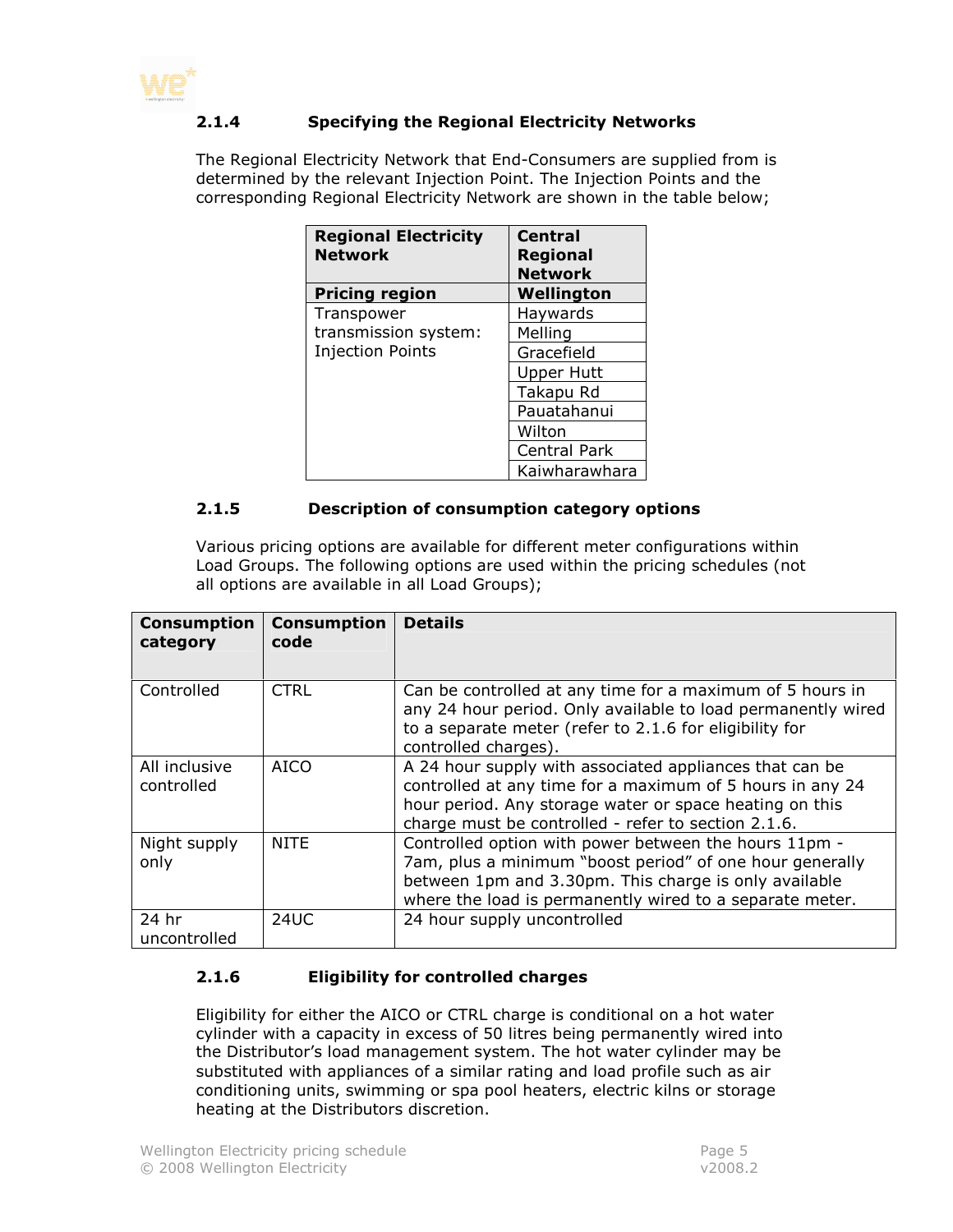

#### 2.1.7 Power factor charges

All charges assume a power factor of not less than 0.95 lagging. A reactive charge for poor power factor is applicable separately. A power factor charge of \$7.00/kVAr/month will be applied where the End-Consumer's power factor is less than 0.95 lagging.

- (a) The kVAr amount represents twice the largest difference between the kVArh amount recorded in any one 1⁄2 hour period and one third (correct to two decimal places) of the kWh demand recorded in the same 1⁄2 hour period. The charge is applicable only during weekdays, between 7am and 8pm.
- (b) The power factor charge will only be applicable for End-Consumers with TOU metering whose charges do not incorporate a component that is based on kVA demand.

#### 2.1.8 Time periods

The time periods used in the pricing schedules are defined in the following table.

| <b>Period</b> | Wellington     |  |
|---------------|----------------|--|
| Night         | 11:00pm-7:00am |  |
| On-peak       | 7:30am-9:30am  |  |
|               | 5:30pm-7:30pm  |  |

#### 2.1.9 Selection of Load Group

- (a) The Load Group for Residential End-Consumers may be nominated by the Retailer in accordance with the requirements of this pricing module for the various consumption options.
- (b) The Load Group for all other Points of Connection will be set by the Distributor based on the criteria set out in this pricing module.
- (c) Where an End-Consumer requests a new, or an upgrade to, their Point Of Connection that requires or brings forward capital expenditure by the Distributor, the Distributor may apply non-standard charges other than those outlined in section 1.1.

#### 2.1.10 Provision of consumption information

- (a) The Retailer will provide the Distributor with consumption data for each ICP and for each consumption category.
- (b) Each volume will be associated with a consumption category as per the table 2.1.5 and will be submitted using the code as published in the code column of the Wellington electricity network line charge tables in section 1.1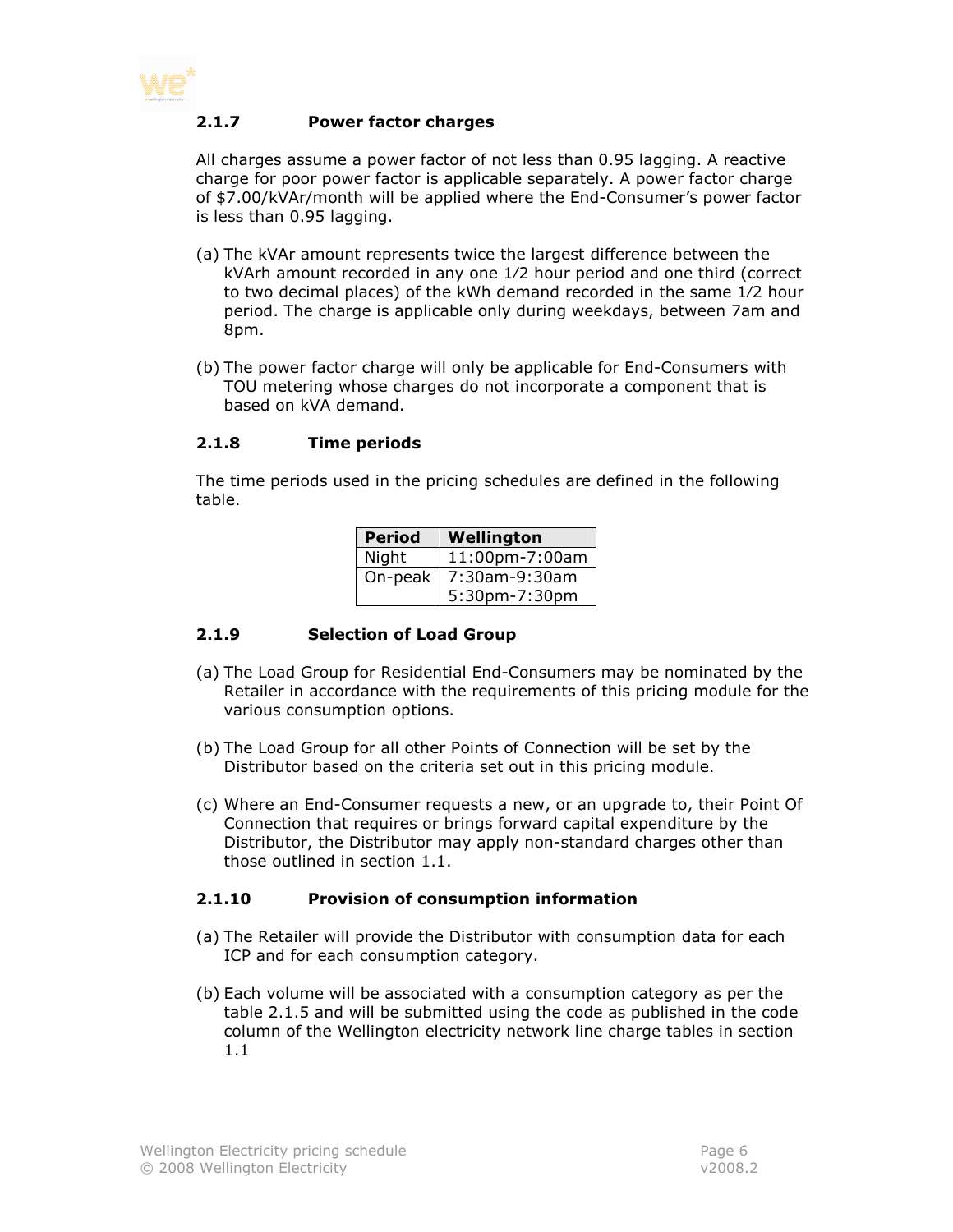

- (c) Where more than one meter at an ICP is in use, but a single variable line charge applies, the consumption data will need to be aggregated before forwarding to the Distributor.
- (d) For some Load Groups it is possible for an ICP to have multiple consumption categories (such as controlled and uncontrolled). Such an ICP will have one Load Group with multiple consumption codes.
- (e) Where a half hourly meter is fitted, there will only be one consumption code. Where there is no variable charge the consumption code will still need to be included with the half hourly volume, and in such cases the billing process will not calculate any variable charge.

#### 2.1.11 Calculation of scaled and variable charges

#### 2.1.11.1 Electricity Non-Scaleable Volume definition

Electricity Non-Scaleable Volume is the loss-adjusted volume derived from End-Consumers identified by The Distributor as being TOU (time of use) metered, or un-metered.

#### 2.1.11.2 Electricity Scaleable Volume definition

Electricity Scaleable Volume is the loss adjusted volume derived from End-Consumers other than those End-Consumers identified in 2.1.11.1.

#### 2.1.12 Reconciliation of Electricity Scaleable Volume

- (a) Where the sum of Electricity Scaleable Volume and Electricity Non-Scaleable Volume (after adjustments for estimated volumes) supplied by all Retailers does not reconcile with the total Energy injected into the Network, the Distributor will factor up or down the Electricity Scaleable Volume, by the same percentage for all Retailers to reconcile to the total Energy injected into the Network.
- (b) The volume derived from this calculation will be the basis for calculating variable charges to scaleable ICPs.
- (c) The Retailer's share of Energy injected into the Network includes any projections made by the Distributor where no consumption information is provided by the Retailer for energised ICPs.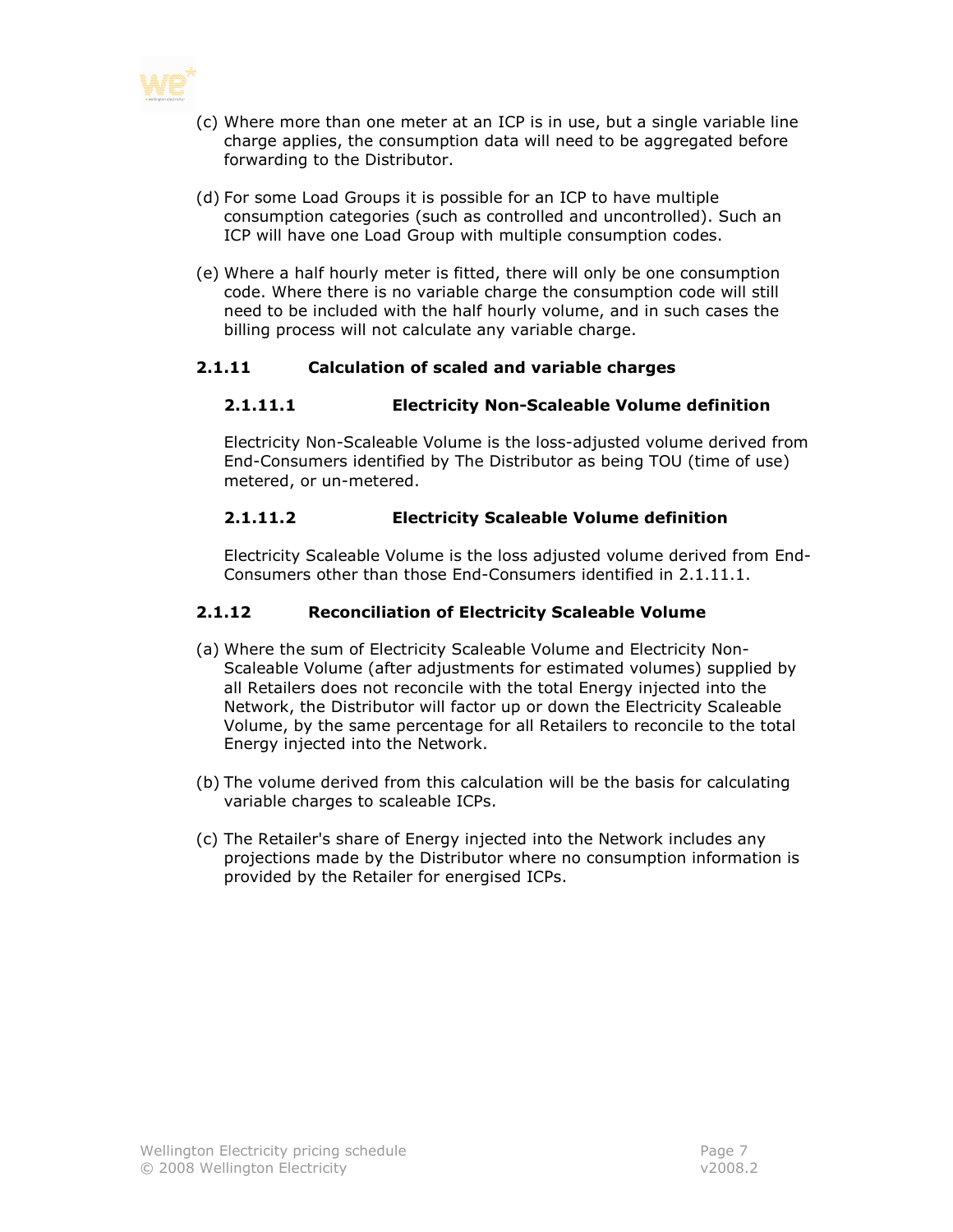

#### 2.2 UN-METERED ELECTRICITY LINE CHARGES

This section applies to un-metered End-Consumers less than 1kVA, however End-Consumers greater than 1kVA may be eligible for un-metered at the Distributors discretion. Line charges contain either a fixed or variable charge.

#### 2.2.1 Load Group definitions

The structure of the charges for un-metered End-Consumers is shown below;

| <b>Type</b>         | <b>Wellington</b> |
|---------------------|-------------------|
| Non-street lighting | G001              |
| Street lighting     | G002              |

The non-street lighting Load Group is applicable to un-metered connections less than 1kVA other than street lighting. The street lighting Load Group is applicable to un-metered connections less than 1kVA that are street lighting.

#### 2.2.2 Variable charges

- (a) A variable charge applies to all un-metered Load Groups (refer to 2.1.5 for the variable charge descriptions).
	- i For all un-metered supplies 24 hr uncontrolled (24UC) variable charges apply.

#### 2.2.3 Determining consumption

- (a) For un-metered supply other than streetlights, consumption will be determined on a case-by-case basis based on load profile and input wattages. A minimum load factor of 10% will be applied to the input wattage.
- (b) For Un-metered streetlights, the Distributor will administer a database of input wattages and number of fittings. Consumption will be determined by multiplying the input wattage of each fitting in the Distributor's database with the number of night hours as given in the table below:

| <b>Month</b> | Wellington |
|--------------|------------|
| January      | 287        |
| February     | 286        |
| March        | 358        |
| April        | 389        |
| May          | 439        |
| June         | 442        |
| July         | 451        |
| August       | 417        |
| September    | 365        |
| October      | 339        |
| November     | 285        |
| December     | 275        |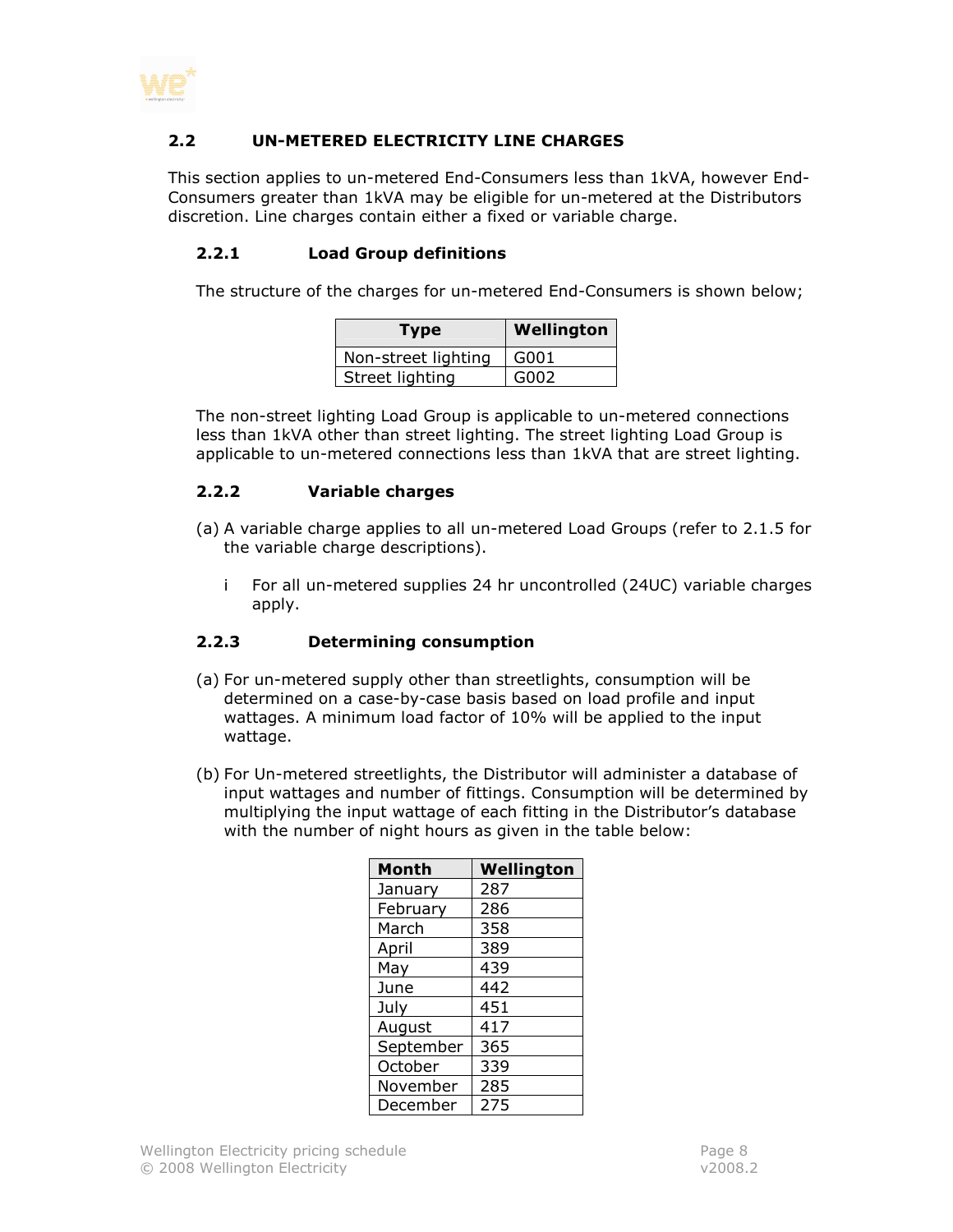

#### 2.3 RESIDENTIAL ELECTRICITY PRICING

This section applies to all Residential End-Consumers in a private dwelling not normally used for any business activity.

#### 2.3.1 Load Group definitions

The structure of the charges for Residential End-Consumers is shown below;

| <b>Residential</b> | Single meter              |      | Two meters | 3 phase |
|--------------------|---------------------------|------|------------|---------|
| <b>Load Group</b>  | Uncontrolled   Controlled |      | Controlled |         |
| Wellington         | G100                      | G102 | G101       | G103    |

- (a) The single meter uncontrolled Load Group is applicable to all residential End-Consumers with a single meter but with no load connected to the Distributor's load management system,
- (b) The single meter controlled Load Group is applicable to all residential End-Consumers with a single meter, with load connected to the Distributor's load management system,
- (c) The two meter controlled Load Group is applicable to all residential End-Consumers with two meters, one meter recording consumption for load connected to the Distributor's load management system and one meter recording consumption for load not connected to the Distributor's load management system,
- (d) The 3 phase Load Group is applicable to all residential End-Consumers with a 3 phase connection.

#### 2.3.2 Variable charges

- (a) There are different variable charges for each Load Group (refer to 2.1.5 for the variable charge descriptions).
	- i For single meter uncontrolled configurations 24 hr uncontrolled (24UC) variable charges apply.
	- ii For single meter controlled configurations all inclusive controlled (AICO) variable charges apply.
	- iii For two meter configurations both controlled (CTRL) and 24 hr uncontrolled (24UC) variable charges apply (controlled charge subject to load permanently wired to a separate meter).
	- iv For 3 phase configurations 24 hr uncontrolled (24UC) variable charges apply.
	- v Night charge (NITE) is available to all residential options except 3 phase supplies.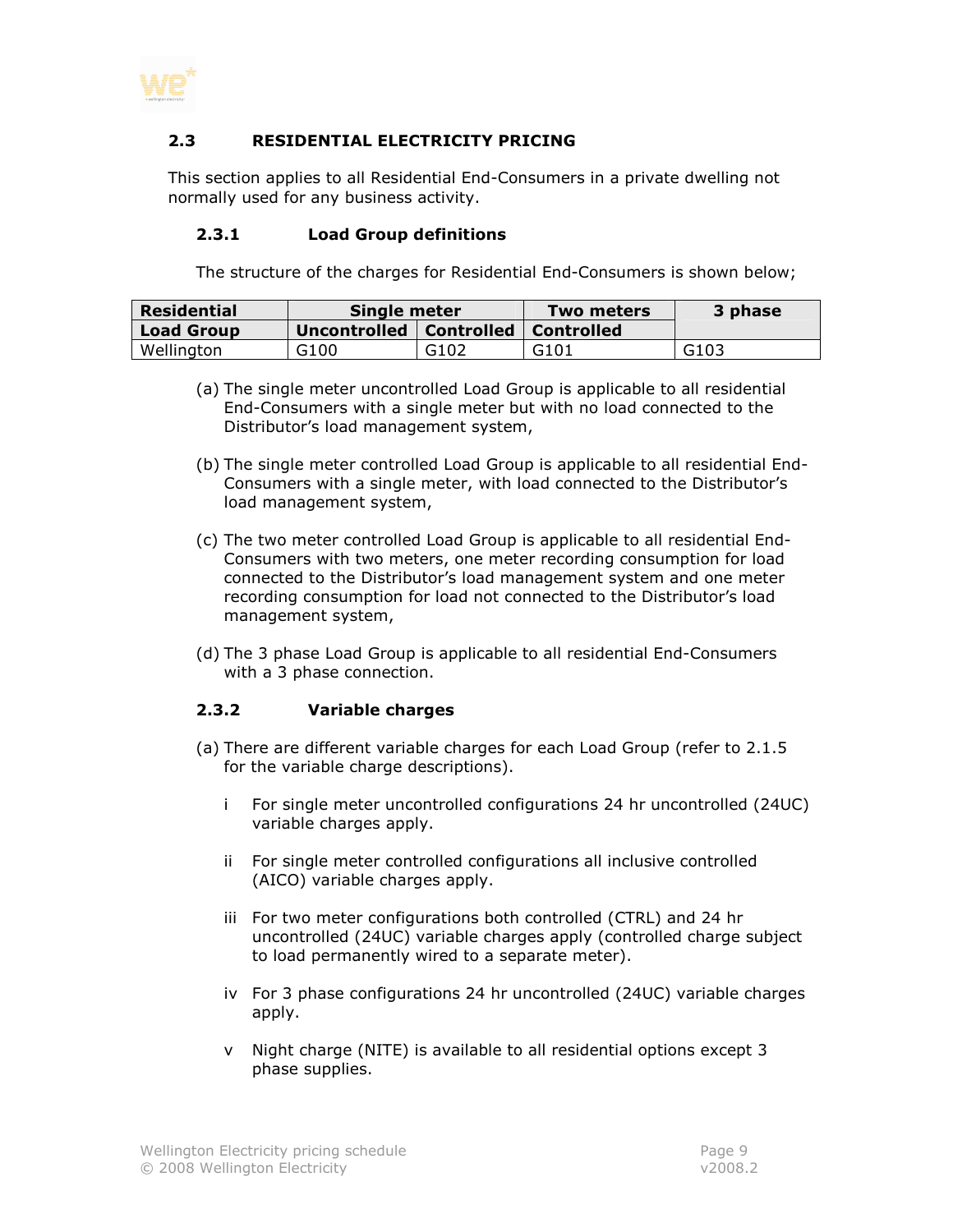

vi Consumption submitted on a consumption code not appropriate for the End-Consumers Load Group will be charged at the default charge for that Load Group. The default charge will be determined as the highest variable charge applicable for that Load Group.

#### 2.3.3 Fixed charges

(a) Different fixed charges apply to each Load Group.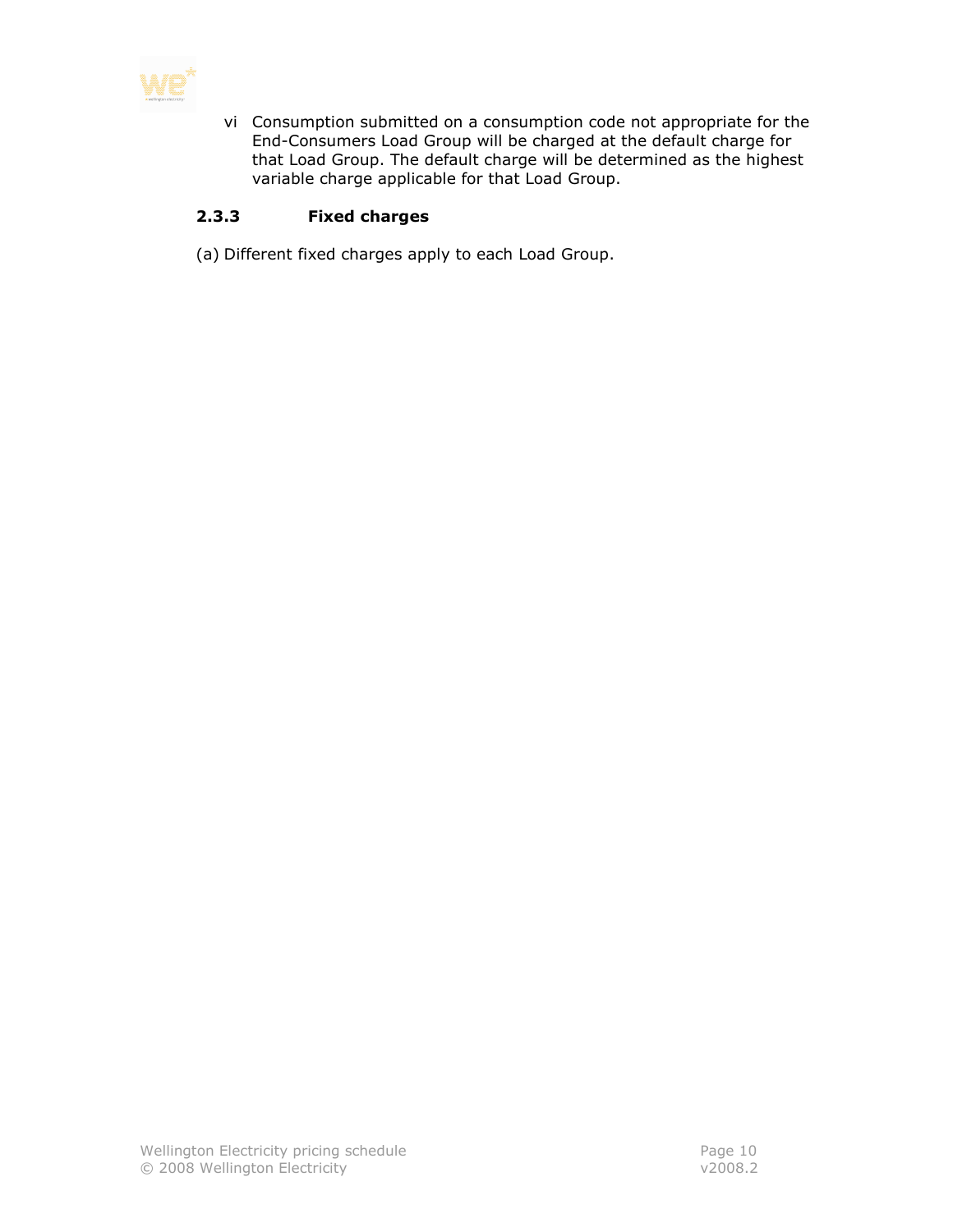

#### COMMERCIAL ELECTRICITY PRICING

This section applies to all non-Residential End-Consumers up to and including 300kVA capacity.

#### 2.3.4 Load Group definitions

Commercial pricing is divided into two types of connection, low voltage connections and transformer connections.

- (a) A transformer connection is where the End-Consumer receives a supply from transformers owned by the Distributor but dedicated to supply a single End-Consumer.
- (b) A low voltage connection is where an End-Consumer receives supply from the Distributors low voltage network.

The structure of the charges for Commercial End-Consumers with a transformer connection is shown below;

| <b>Capacity</b>            | Wellington |
|----------------------------|------------|
| $\epsilon$ =15 $\kappa$ VA | GX02       |
| $>15kVA$ and $<=69kVA$     | GX07       |
| $>69$ kVA and $<=138$ kVA  | GX14       |
| $>138$ kVA and $<=300$ kVA | GX30       |

The structure of the charges for Commercial End-Consumers with a low voltage connection is shown below;

| <b>Capacity</b>            | Wellington |
|----------------------------|------------|
| $\epsilon$ =15 $kVA$       | GV02       |
| $>15kVA$ and $<=69kVA$     | GV07       |
| $>69$ kVA and $<=138$ kVA  | GVI4       |
| $>138$ kVA and $<=300$ kVA | GV30       |

#### 2.3.5 Variable charges

- (a) A variable charge applies to all commercial Load Groups (refer to 2.1.5 for the variable charge descriptions).
	- i For all Commercial supplies 24 hr uncontrolled (24UC) variable charges apply.

#### 2.3.6 Fixed charges

(a) Different fixed charges apply to each Load Group.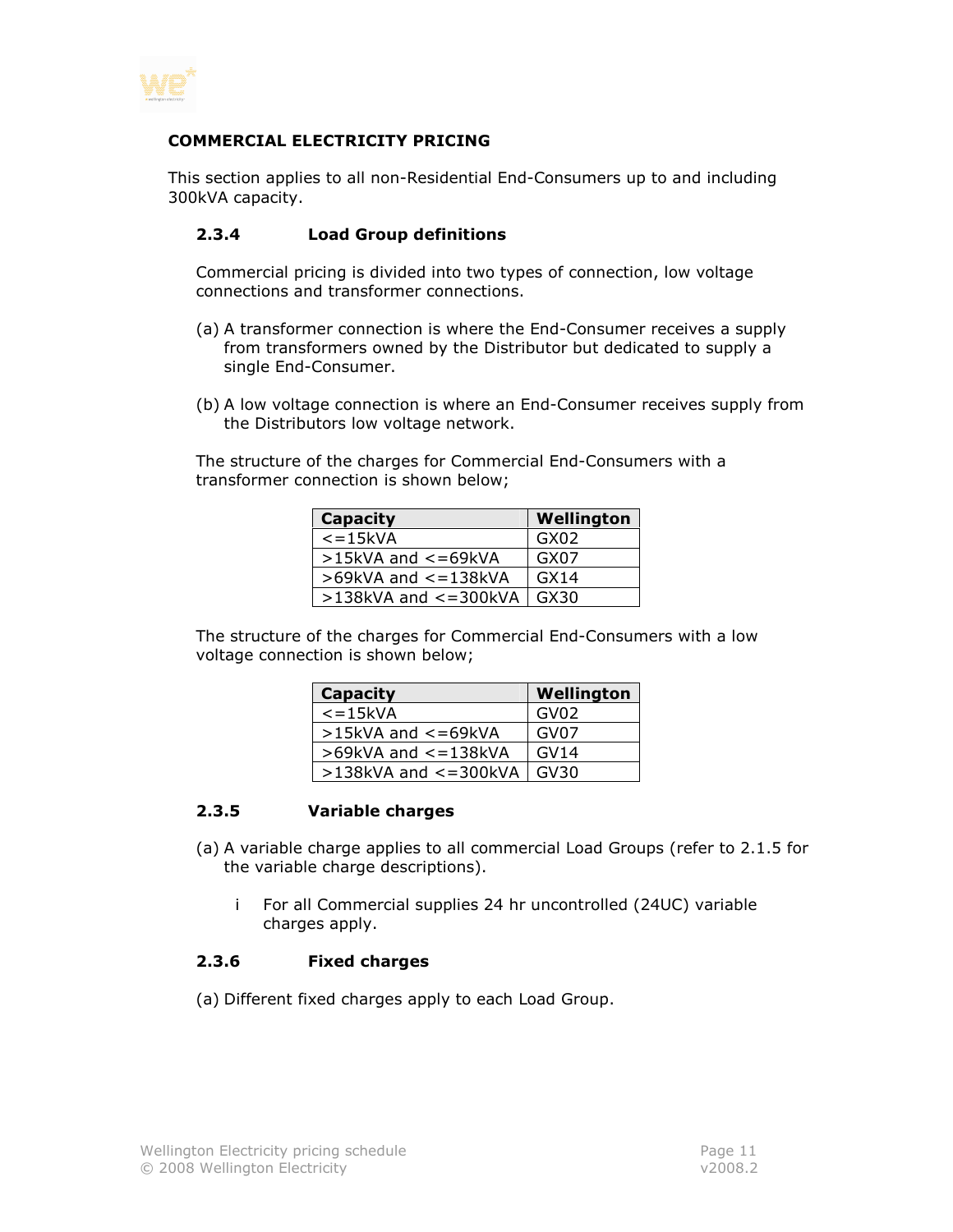

#### 2.4 INDUSTRIAL ELECTRICITY PRICING

This section applies to all non Residential End-Consumers greater than 300kVA capacity.

#### 2.4.1 Load Group definitions

Industrial pricing less than or equal to 1500kVA is divided into two types of connection, low voltage connections and transformer connections;

- (a) A transformer connection is where the End-Consumer receives a supply from transformers owned by the Distributor but dedicated to supply a single End-Consumer.
- (b) A low voltage connection is where an End-Consumer receives supply from the Distributor's low voltage network.

Industrial pricing greater than 1500kVA is divided into three service areas, CBD/Industrial, Urban and Rural. The service areas are defined in section 2.8.3.

The structure of the charges for Industrial End-Consumers is shown below;

| <b>Connection type</b> | <b>Capacity</b>              | Wellington  |  |
|------------------------|------------------------------|-------------|--|
| Transformer connection | $>$ 300kVA and $<$ = 1500kVA | GX99        |  |
| Low voltage            | $>$ 300kVA and $<$ = 1500kVA | GV99        |  |
|                        | >1500kVA                     | GC60        |  |
|                        |                              | <b>GU60</b> |  |
|                        |                              | <b>GR60</b> |  |

#### 2.4.2 Variable charges

- (a) A variable charge applies to all industrial Load Groups (refer to 2.1.5 for the variable charge descriptions).
	- i For all Commercial supplies 24 hr uncontrolled (24UC) variable charges apply.

#### 2.4.3 Fixed charges

(a) Different fixed charges apply to each Load Group.

#### 2.4.4 Capacity charges

- (a) Different capacity charges apply to each Load Group.
- (b) The capacity charge is based on the capacity dedicated by the Distributor to supplying the End-Consumer's Equipment. Where the available capacity exceeds the requirement of the End-Consumer's equipment, the Distributor may reduce the capacity rating to an assessed rating, and may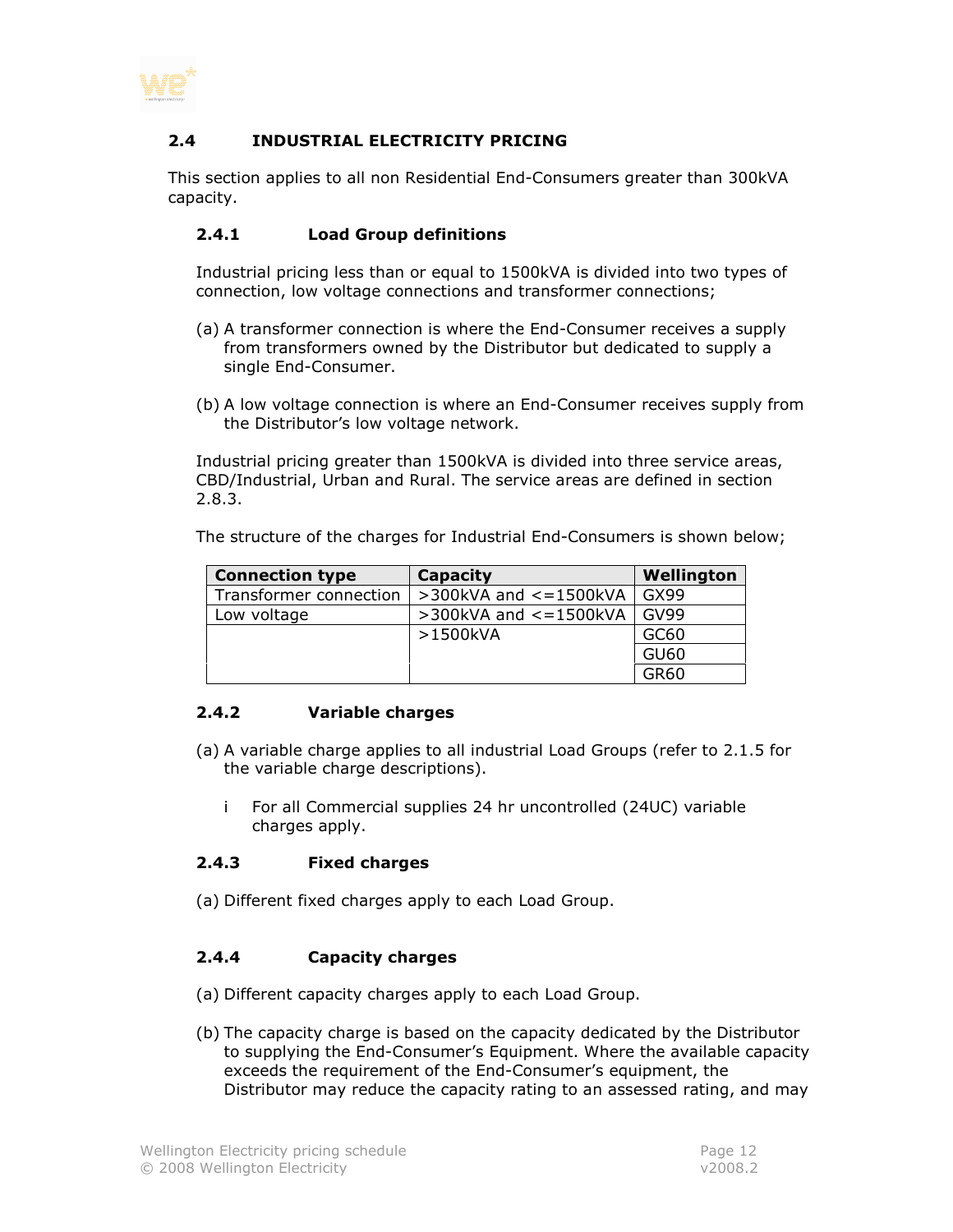

install a fuse or current limiting device limiting the available capacity to the assessed rating.

(c) The Distributor may reduce the available capacity of the dedicated transformers to the size of the assessed rating, on giving one month's notice in writing of its intentions to the Retailer.

#### 2.4.5 Demand charges

(a) Different demand charges apply to each Load Group.

- i For industrial customers with a capacity less than or equal to 1500kVA, demand (DAMD) is defined as the maximum demand during the month, where the kVA demand is twice the maximum kVA half hourly reading during the month to which the charges apply.
- ii For industrial customers with a capacity greater than 1500kVA, demand (DOPC) is defined as the maximum demand during on-peak periods, where the kW demand is twice the maximum kWh half hourly reading within the on-peak periods. The on-peak periods are defined as 7:30am to 9:30am and 5:30pm to 7:30pm on weekdays (including public holidays). Different on-peak charges are applied to different geographical service areas. The service areas are specified in 2.8.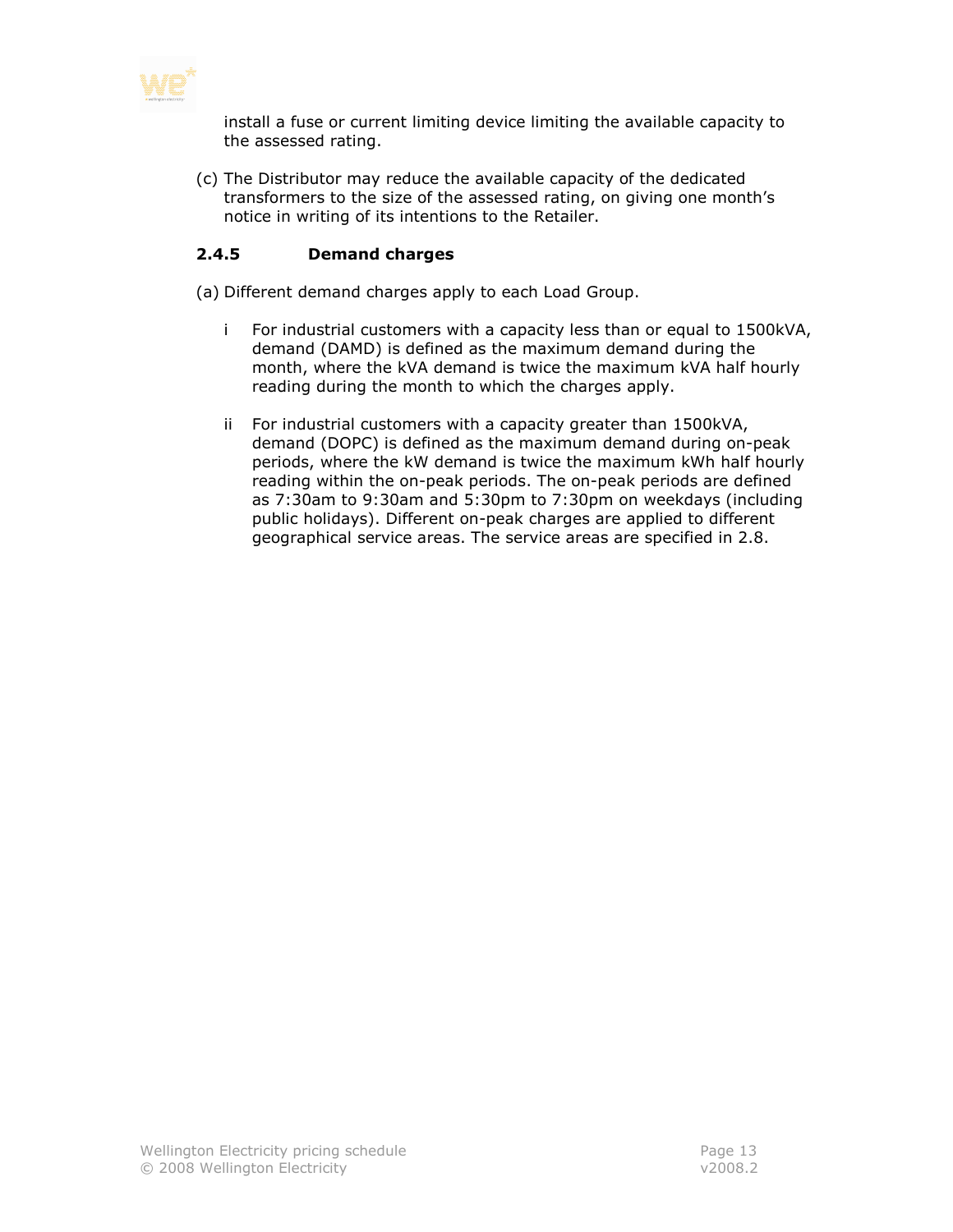

#### 2.5 EMBEDDED GENERATION

Each Generator connected to the Network will be subject to a separate agreement. The line charge will be calculated in accordance with the prevailing pricing policy. The line charge will be dependent upon location, the type of connection, the size of the Generator and operating pattern.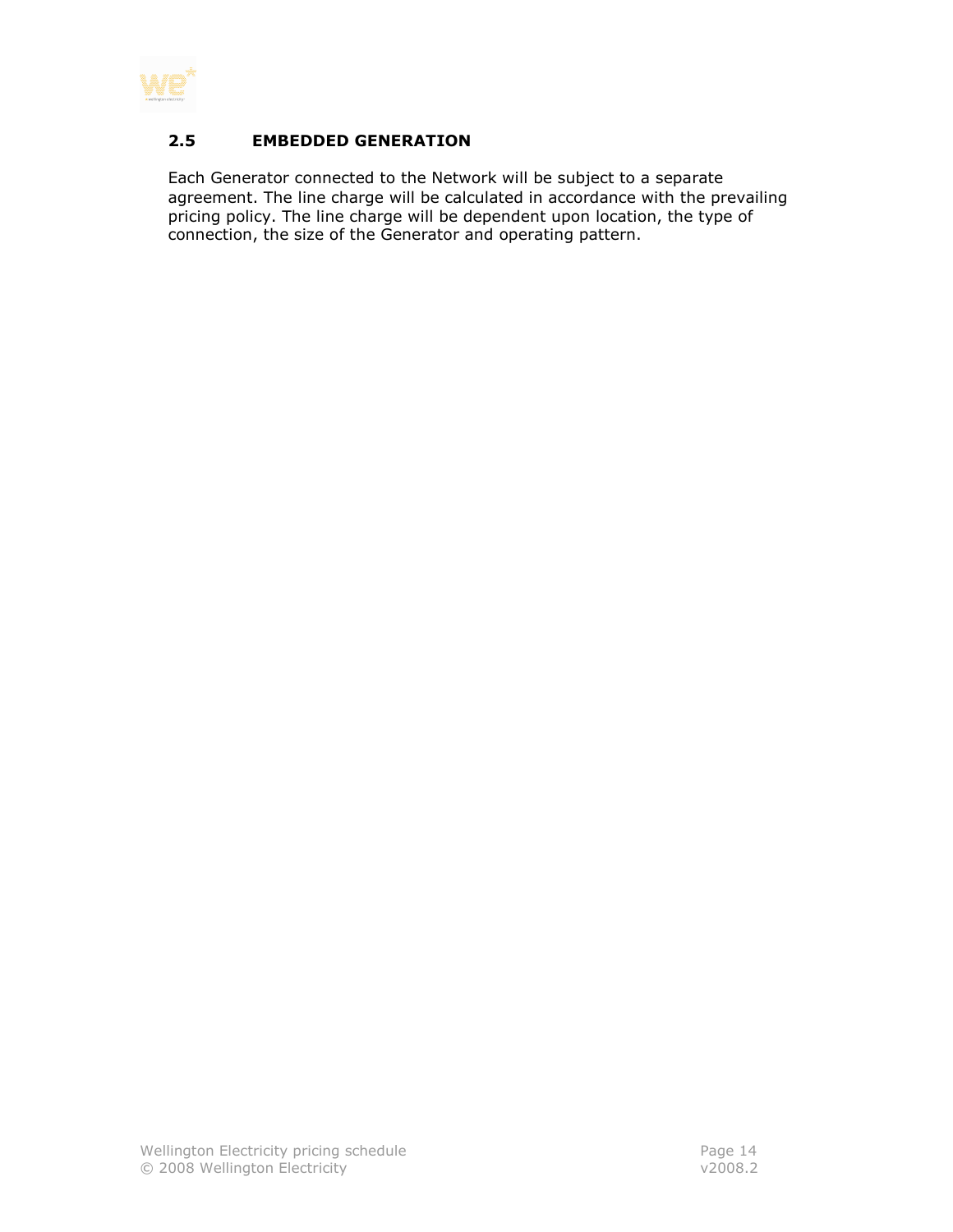

#### 2.6 ELECTRICITY NETWORK LOSS FACTORS

Losses and Loss Factors may be reviewed and may be amended by the Distributor from time to time, on reasonable notice to the Retailer, to ensure that they reflect Unaccounted for Electricity on the Network as accurately as possible.

#### 2.6.1 Loss Factors

- (a) For the purpose of calculating Network line charges, unless otherwise specified, the Loss Factors detailed in this section do not need to be applied to the measured or calculated Energy conveyed to Points of Connection.
- (b) Loss Factors will be applied to the metered Energy consumption measured at the Point of Connection for reconciliation/allocation purposes. The line charge will be applied to the metered Energy consumption (subject to further adjustment to the aggregated volume through scaling).

#### 2.6.2 Electricity Network Loss Factors

| Distribution Losses by metering voltage, transformer connection and Load |                      |                                 |                             |  |
|--------------------------------------------------------------------------|----------------------|---------------------------------|-----------------------------|--|
| <b>Loss</b>                                                              | <b>End-Consumers</b> | <b>Distribution Loss ratios</b> | <b>Distribution Loss</b>    |  |
| <b>Factor</b>                                                            | metering             | with respect to the             | <b>Factors with respect</b> |  |
| code                                                                     | voltage              | injection point meter           | to the ICP meter            |  |
| <b>Wellington pricing region</b>                                         |                      |                                 |                             |  |
| VECG1                                                                    | LV                   | 5.01%                           | 1.0527                      |  |
| VECG2                                                                    | LV.                  | 2.72%                           | 1.0280                      |  |
| VECG3                                                                    | <b>LV</b>            | 2.72%                           | 1.0280                      |  |
| VECG4                                                                    | HV                   | 1.42%                           | 1.0144                      |  |

#### 2.6.3 Loss Factor look up codes

The following table summarise the Loss Factor codes detailed in the Network Loss table (above).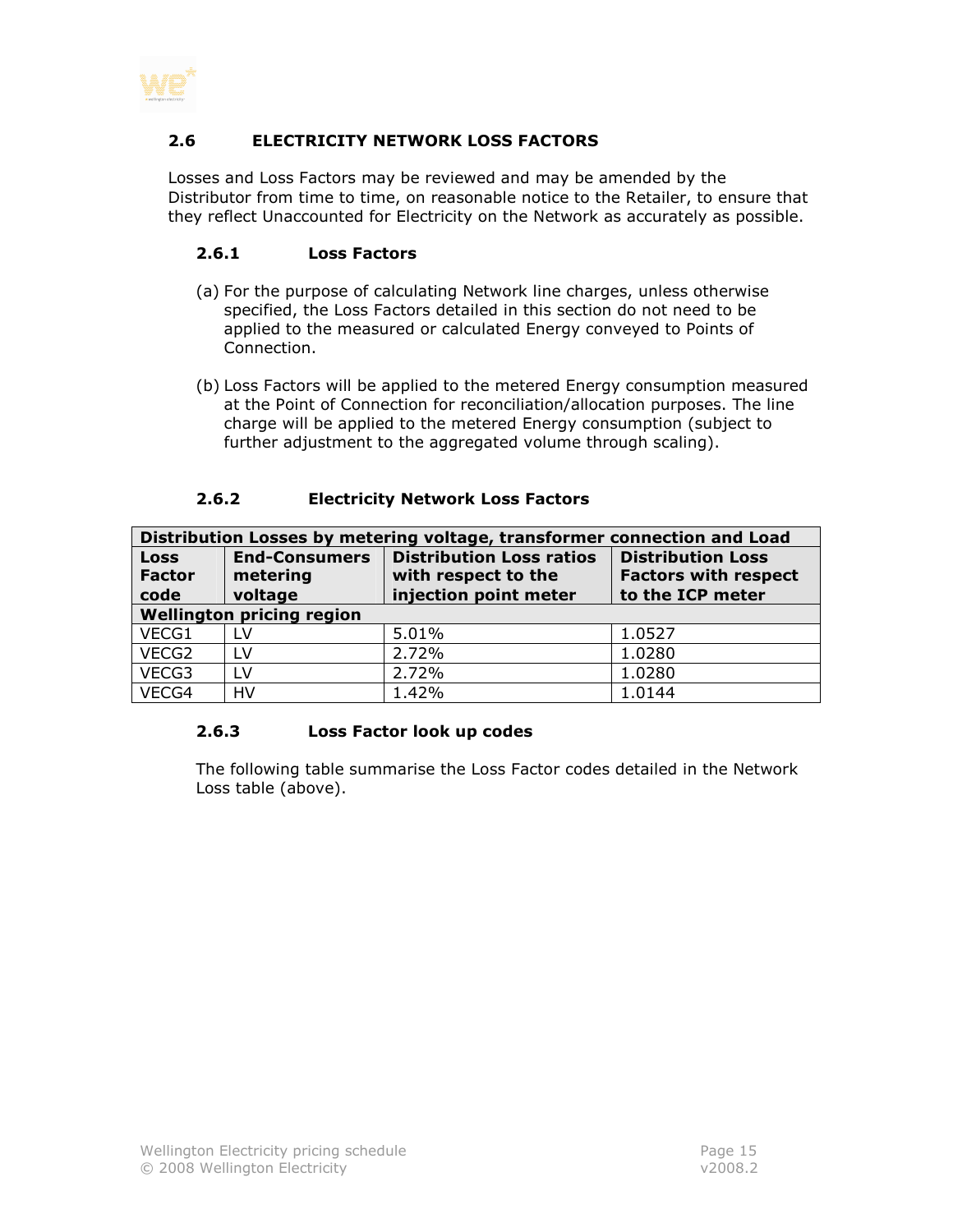

### 2.6.3.1 Wellington Loss Factor look up codes

| <b>Wellington Network distribution Losses by Load Group</b> |       |                                                               |  |  |
|-------------------------------------------------------------|-------|---------------------------------------------------------------|--|--|
| Load Group                                                  |       | Loss factor code (LV metered)   Loss Factor code (HV metered) |  |  |
| <b>Un-metered</b>                                           |       |                                                               |  |  |
| G001                                                        | VECG1 | VECG1                                                         |  |  |
| G002                                                        | VECG1 | VECG1                                                         |  |  |
| <b>Residential</b>                                          |       |                                                               |  |  |
| G100                                                        | VECG1 | VECG1                                                         |  |  |
| G101                                                        | VECG1 | VECG1                                                         |  |  |
| G102                                                        | VECG1 | VECG1                                                         |  |  |
| G103                                                        | VECG1 | VECG1                                                         |  |  |
| <b>Small commercial</b>                                     |       |                                                               |  |  |
| GV <sub>02</sub>                                            | VECG1 | VECG1                                                         |  |  |
| GV07                                                        | VECG1 | VECG1                                                         |  |  |
| <b>GV14</b>                                                 | VECG1 | VECG1                                                         |  |  |
| GV40                                                        | VECG1 | VECG1                                                         |  |  |
| GX02                                                        | VECG2 | VECG4                                                         |  |  |
| GX07                                                        | VECG2 | VECG4                                                         |  |  |
| GX14                                                        | VECG2 | VECG4                                                         |  |  |
| GX30                                                        | VECG2 | VECG4                                                         |  |  |
| <b>Industrial</b>                                           |       |                                                               |  |  |
| GV99                                                        | VECG3 | VECG4                                                         |  |  |
| GX99                                                        | VECG3 | VECG4                                                         |  |  |
| GC60                                                        | VECG3 | VECG4                                                         |  |  |
| GU60                                                        | VECG3 | VECG4                                                         |  |  |
| GR60                                                        | VECG3 | VECG4                                                         |  |  |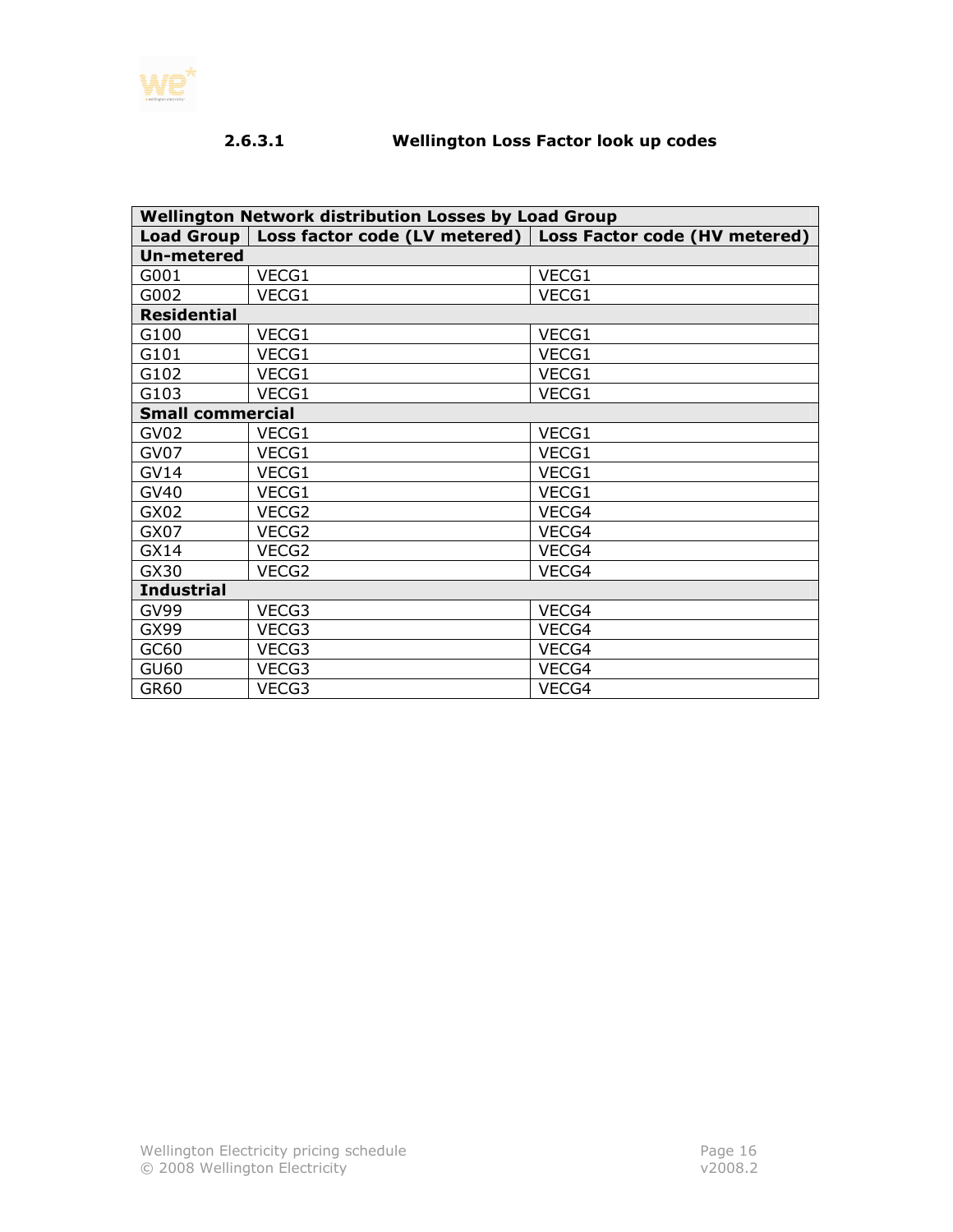

## 2.7 OTHER CHARGES - ELECTRICITY

Unless stated otherwise below, all charges will be invoiced directly to the Retailer by the Distributor and not to the End-Consumer.

All Non-Network Fault work, Retailer or End-Consumer services not listed below will be charged to the Retailer on a time and materials basis at market rates.

| #             | Fee                                                                                                                                                                                                                                                                                                                                                                                                                                                                                                 | <b>Electricity</b><br>charge    |
|---------------|-----------------------------------------------------------------------------------------------------------------------------------------------------------------------------------------------------------------------------------------------------------------------------------------------------------------------------------------------------------------------------------------------------------------------------------------------------------------------------------------------------|---------------------------------|
| $\mathbf{1}$  | New connection fee<br>This fee is payable when the Distributor Energises a new Point of<br>Connection for the first time, by inserting the fuse.<br>Any additional site visits required by the Distributor with regard<br>to a new connection will incur a site visit fee. For example, where<br>a site is not ready, insufficient or incorrect information is<br>provided and where the physical status of a new connection<br>needs to be inspected by the Distributor.                           | \$30 per Point<br>of Connection |
| $\mathcal{P}$ | Site visit fee<br>Payable for any site visit by the Distributor, including Non-<br>Network call out, temporary disconnection, urgent after hours<br>disconnection, vacant site disconnection and reconnection,<br>permanent disconnection and change of capacity (where the<br>capacity change can be completed by changing fuse size within<br>the existing fuse holder. Work in excess of this will be charged<br>directly to the End-Consumer on a time and materials basis at<br>market rates). | \$100 per site<br>visit         |
| 3             | Late, incorrect or incomplete consumption fee data<br>This fee is payable where consumption data required in this<br>Agreement from the Retailer to the Distributor, does not comply<br>with the requirement of this agreement.<br>It will be charged on the basis of the actual time spent by a<br>billing analyst to review, correct, validate and reconcile the<br>information.                                                                                                                  | \$90 per hour                   |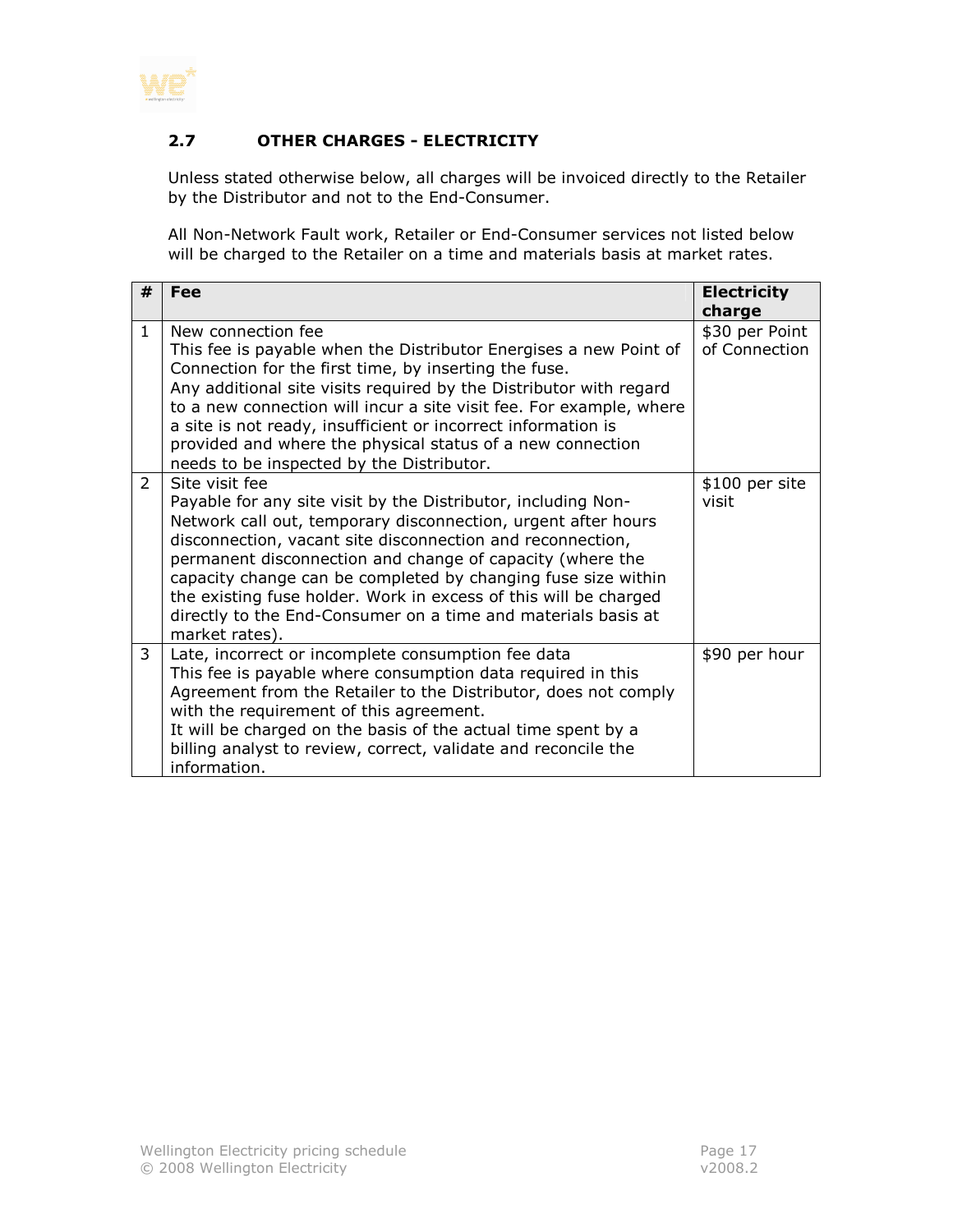

#### 2.8 SERVICE AREAS AND SERVICE LEVELS

Service areas and service levels are presented in the following maps.

#### 2.8.1 Residential Service Areas - Wellington Network

# **Standard Service Levels**

Wellington region - Residential customers



Effective: 1 May 2005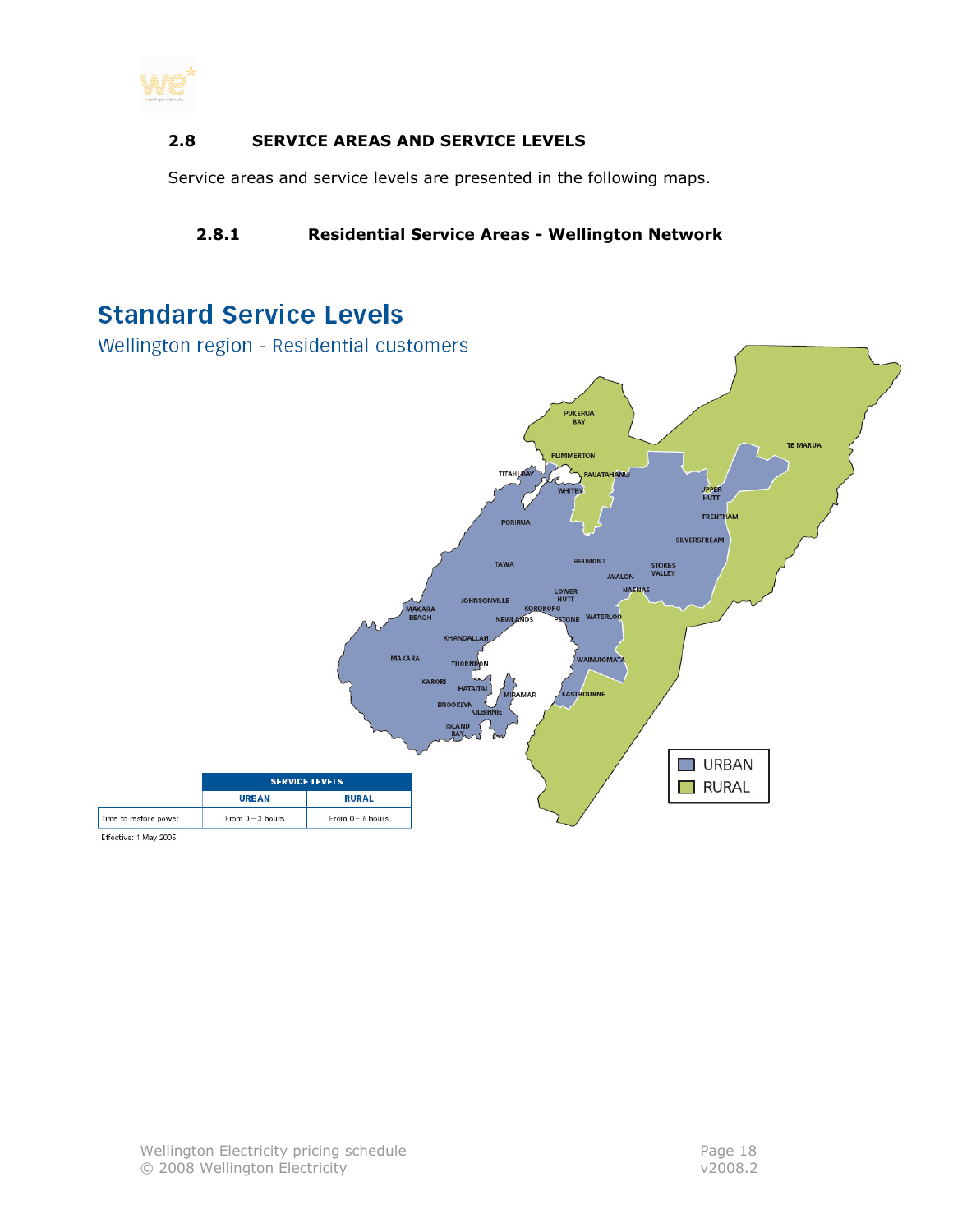

# **Standard Service Levels**